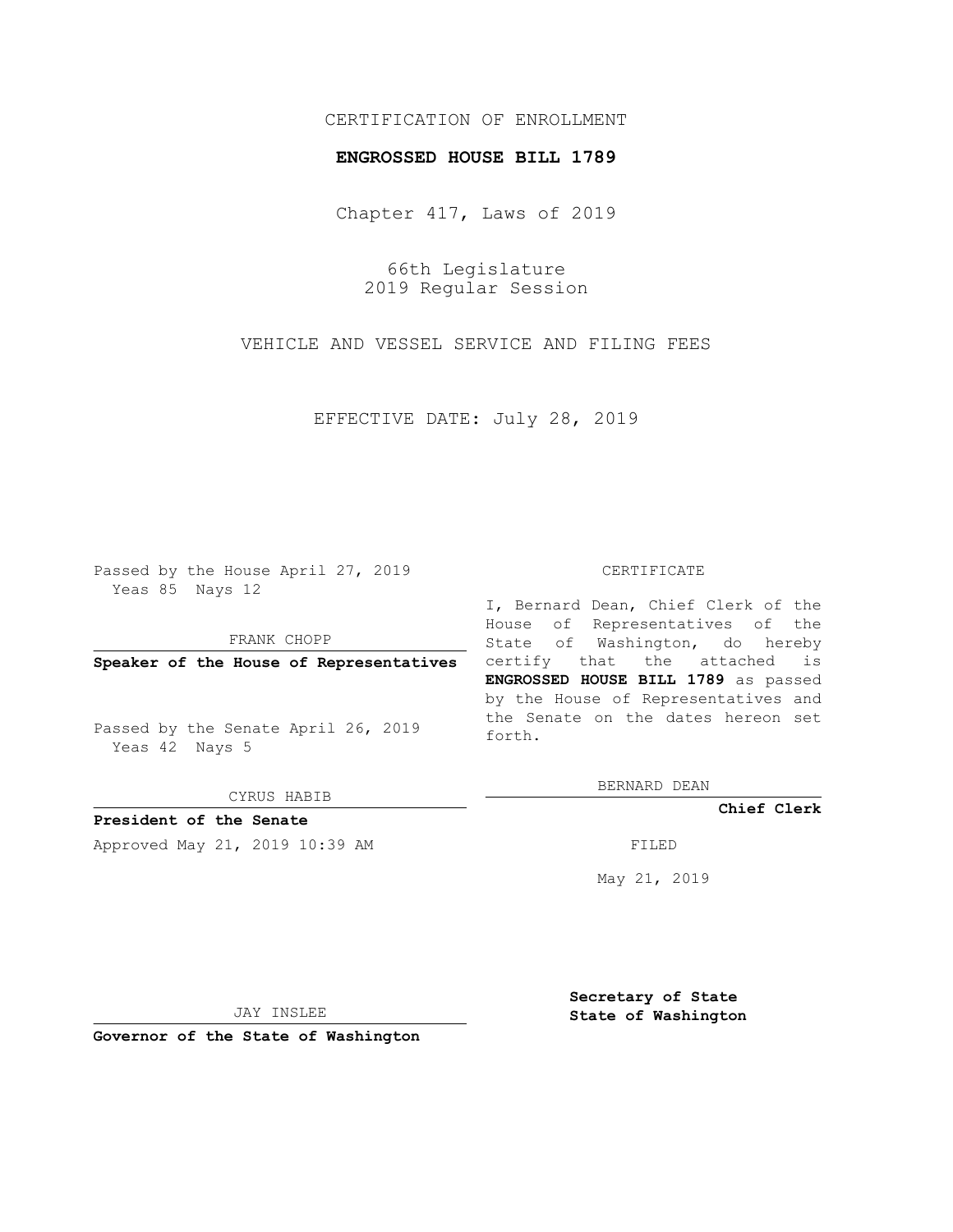## **ENGROSSED HOUSE BILL 1789**

AS AMENDED BY THE SENATE

Passed Legislature - 2019 Regular Session

# **State of Washington 66th Legislature 2019 Regular Session**

**By** Representatives Fey, Barkis, Irwin, Dent, Young, Mead, Chambers, Stanford, Ryu, Caldier, Springer, Walsh, Kloba, Kirby, Wylie, Griffey, Stokesbary, Vick, Appleton, Lovick, Ortiz-Self, Schmick, Steele, Dye, Doglio, Goodman, and Santos

Read first time 01/31/19. Referred to Committee on Transportation.

 AN ACT Relating to making adjustments to the service and filing fees for vehicle subagents and county auditors; amending RCW 46.17.040, 46.17.005, and 46.68.400; and creating a new section.

BE IT ENACTED BY THE LEGISLATURE OF THE STATE OF WASHINGTON:

 NEW SECTION. **Sec. 1.** (1) The legislature finds that Washington state's vehicle and vessel licensing system depends on a partnership between the department of licensing, the county auditors, and the vehicle subagents. Vehicle subagents perform vehicle and vessel licensing on behalf of the state; they are small Washington family businesses, not large out-of-state corporations, and therefore the revenue from these businesses stays here and is invested back into their Washington communities. Vehicle subagents are located in most communities of the state and are open extended hours and weekends to serve the public. These private businesses collect and remit hundreds of millions of dollars in taxes and fees for the state of Washington each year. The only moneys that are retained by vehicle subagents are the five dollar registration service fee or the twelve dollar titling service fee; all other moneys are remitted to the county and state. With the rising costs of property rents, worker benefits, and employee wages and the future increases to come, subagents will not be able to continue to operate without an adjustment to their fees.

p. 1 EHB 1789.SL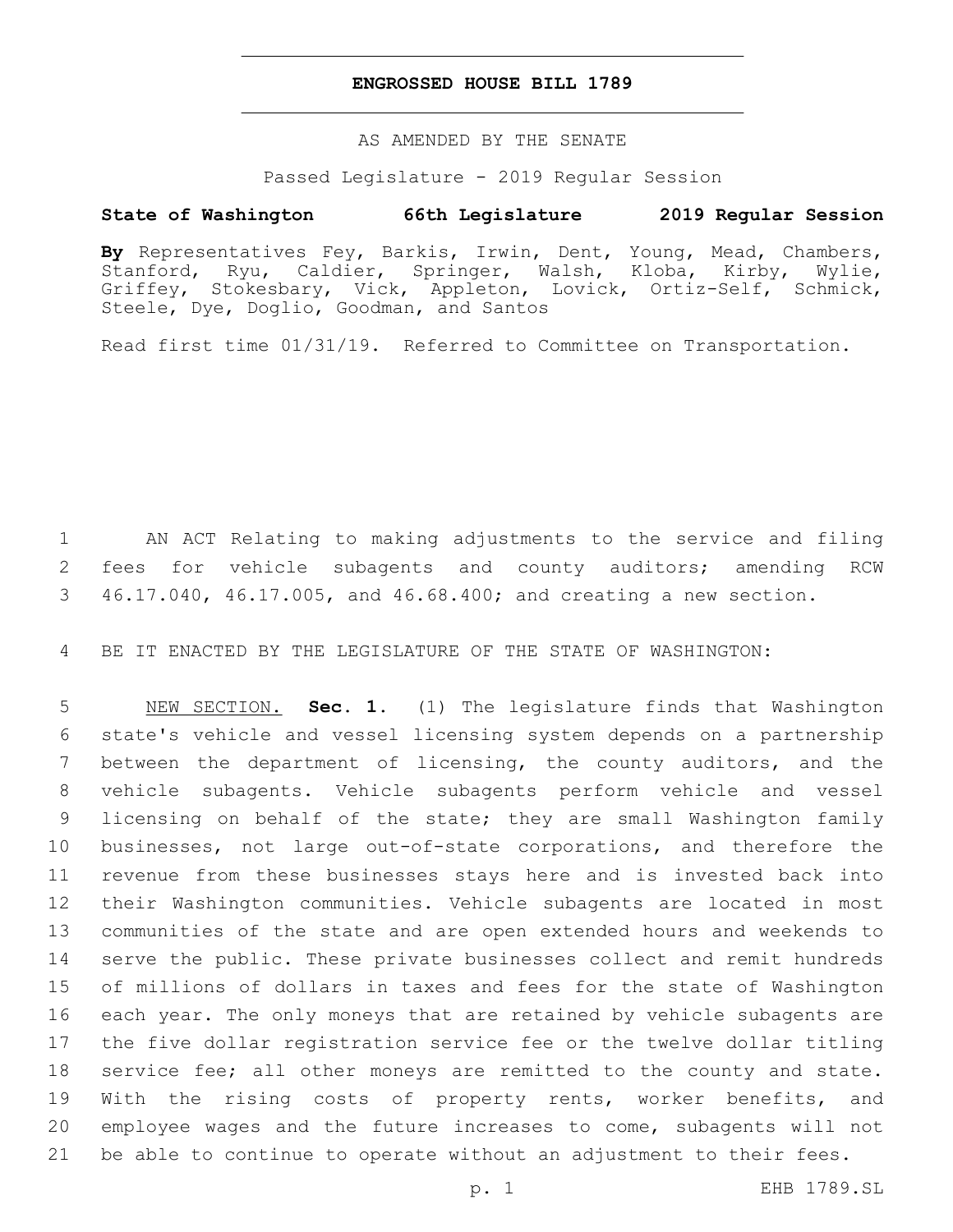(2) Furthermore, the legislature finds that the county auditors, acting as agents of Washington state, provide the service of registering vehicles and vessels to Washington's citizens, and the legislature has allowed the county auditors to charge a filing fee to recoup the costs of providing this service. The filing fee revenue is deposited into the county general fund of the county where the fee is collected and supports all county functions, including law enforcement and public safety. The cost of providing licensing services has gone up, and eleven counties now must receive state general fund assistance since the costs of providing the service is more than the filing fee revenue collected in those counties. The legislature finds that adjusting the filing fee would eliminate the need for the state to provide financial assistance to those eleven 14 counties.

 (3) The legislature intends to keep the state vehicle and vessel licensing delivery system healthy, and subagents and county auditors are a critical component of that system. The service fee retained by subagents and the filing fee deposited to county general funds are set in statute and must be changed by the legislature. Historically, these fees were adjusted every four to five years, but it has been almost ten years since the last service fee adjustment and more than twenty years since the last filing fee adjustment. It is the intent of the legislature to make fee adjustments to keep the vehicle 24 subagents and county auditors healthy.

 **Sec. 2.** RCW 46.17.040 and 2018 c 79 s 1 are each amended to read as follows:26

 (1) The department, county auditor or other agent, or subagent appointed by the director shall collect a service fee of:

29 (a) ((Twelve)) Fifteen dollars for changes in a certificate of title, changes in ownership for nontitled vehicles, or for verification of record and preparation of an affidavit of lost title other than at the time of the certificate of title application or transfer, in addition to any other fees or taxes due at the time of 34 application; and

35 (b) ((Five)) Eight dollars for a registration renewal, issuing a transit permit, or any other service under this section, in addition to any other fees or taxes due at the time of application.

 (2) Service fees collected under this section by the department or county auditor or other agent appointed by the director must be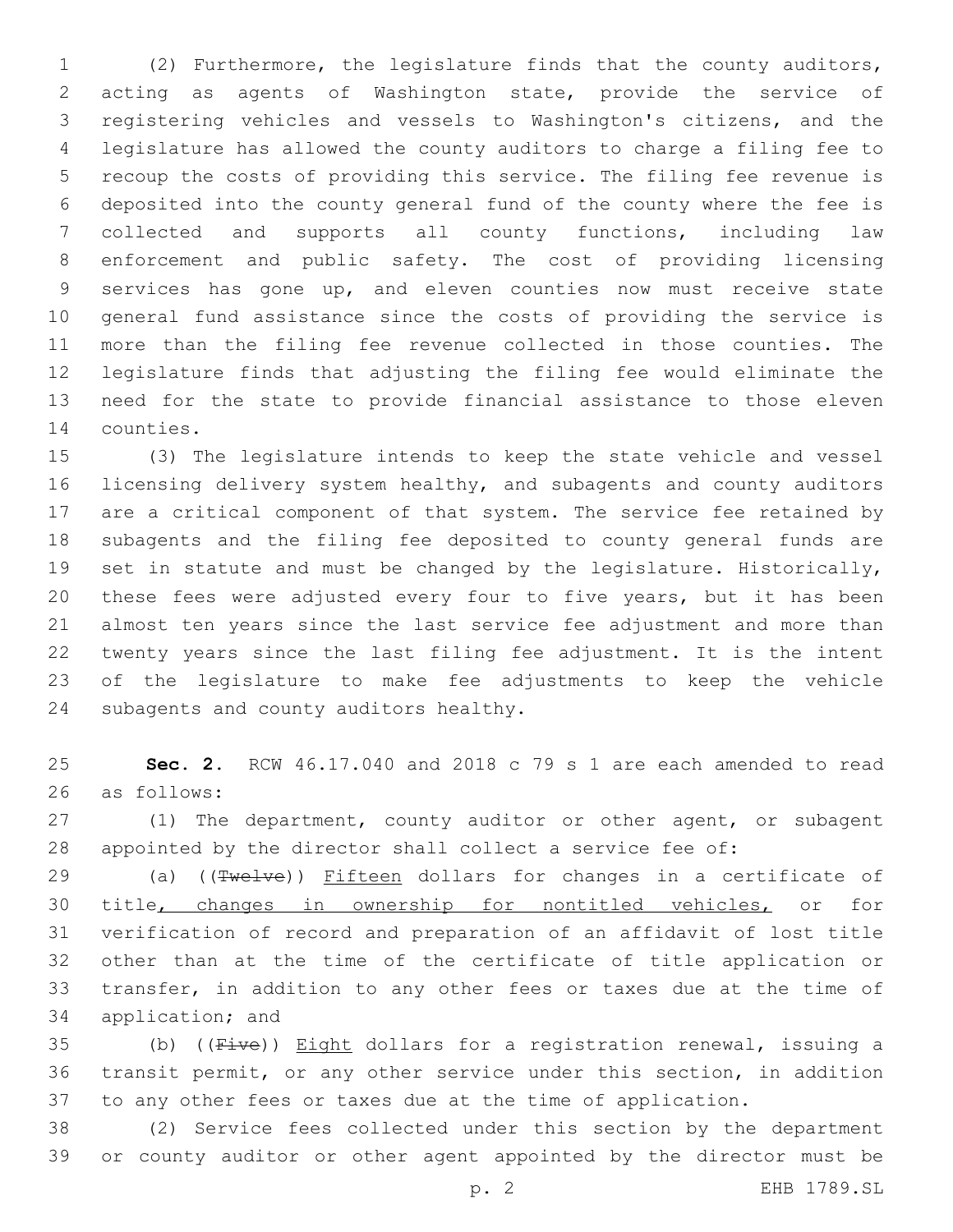1 credited to the capital vessel replacement account under RCW 47.60.322.2

3 **Sec. 3.** RCW 46.17.005 and 2010 c 161 s 501 are each amended to 4 read as follows:

5 (1) A person who applies for a vehicle registration or for any 6 other right to operate a vehicle on the highways of this state shall 7 pay a ((three)) four dollar and fifty cent filing fee in addition to 8 any other fees and taxes required by law.

9 (2) A person who applies for a certificate of title shall pay a 10 ((four)) five dollar and fifty cent filing fee in addition to any 11 other fees and taxes required by law.

12 (3) The filing fees established in this section must be 13 distributed under RCW 46.68.400.

14 **Sec. 4.** RCW 46.68.400 and 2010 c 161 s 819 are each amended to 15 read as follows:

16 A filing fee established in RCW 46.17.005 must be distributed as 17 follows:

18 (1) If paid to the county auditor or other agent or subagent 19 appointed by the director, the fee must be distributed to the county 20 treasurer and credited to the county current expense fund except that 21 fifty cents of the fee must be remitted to the department. At least 22 quarterly, the department must distribute an equal share of the 23 remitted funds to each county.

24 (2) If the fee is paid to another agent of the director, the fee 25 must be used by the agent to defray his or her expenses in handling 26 the application.

27 (3) If the fee is collected by the state patrol as agent for the 28 director, the fee must be certified to the state treasurer and 29 deposited to the credit of the state patrol highway account.

30 (4) If the fee is collected by the department of transportation 31 as agent for the director, the fee must be certified to the state 32 treasurer and deposited to the credit of the motor vehicle fund 33 created in RCW 46.68.070.

 (5) If the fee is collected by the director or branches of the department, the fee must be certified to the state treasurer and deposited to the credit of the highway safety fund, except that two dollars of the fee must be deposited into the multimodal